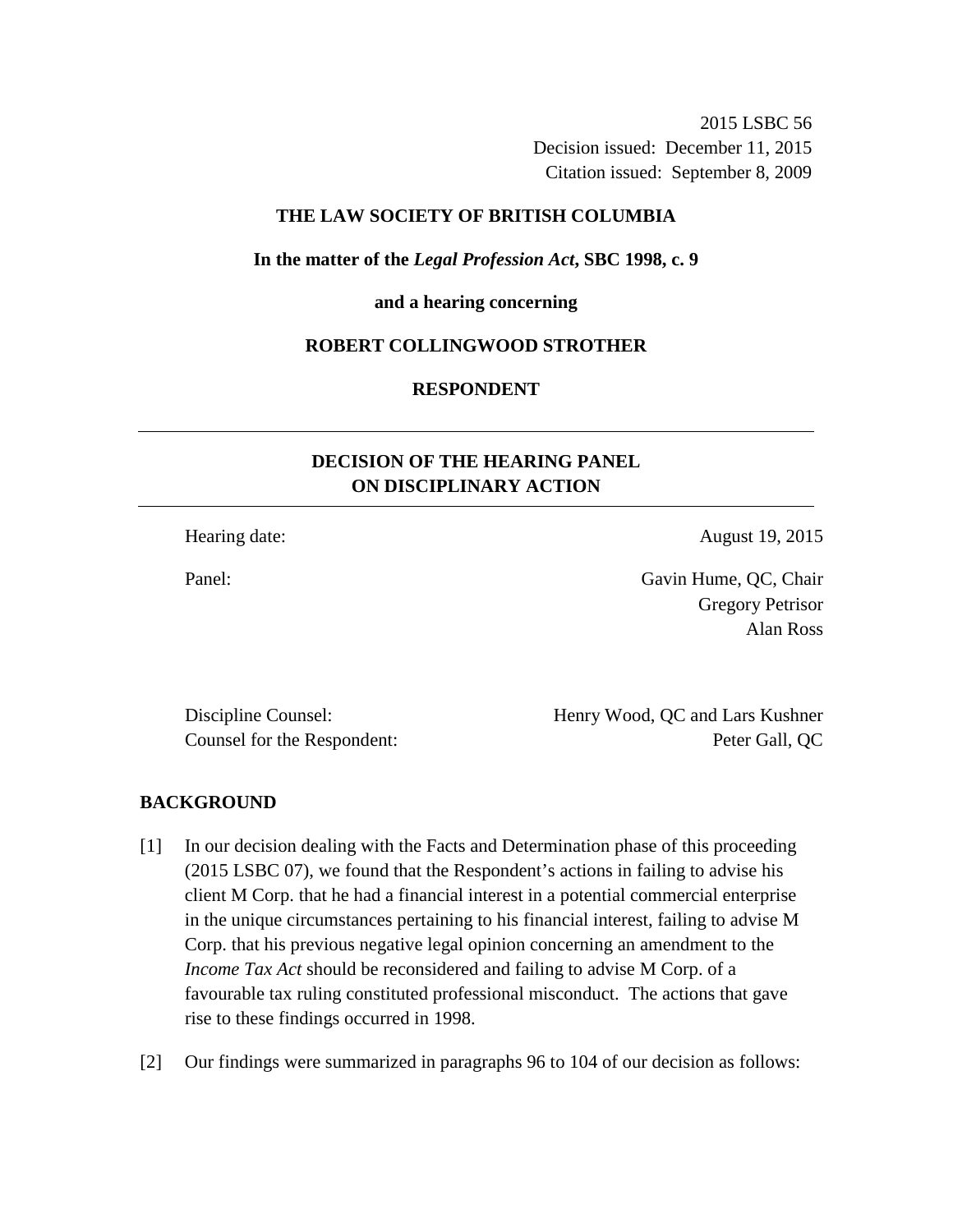- [96] In accepting the retainer, the Respondent placed himself in a fiduciary relationship with M Corp, and obliged himself to provide to M Corp:
	- (a) undivided loyalty;
	- (b) full disclosure of any circumstances relevant to his ongoing representation of M Corp.; and
	- (c) candid advice.
- [97] It is clear that the Respondent had a duty of loyalty to M. Corp., and he breached that duty by failing to:
	- (a) provide material disclosure to M Corp. of his financial interest in a potential commercial competitor;
	- (b) advise M Corp. that his previous negative legal opinion concerning an amendment to the *Income Tax Act* should be reconsidered; and
	- (c) advise M Corp. of a favourable tax ruling.
- [98] M Corp. was a significant client of the Respondent. His professional, fiduciary, relationship with M Corp. spanned approximately six years. As stated previously, M Corp. relied heavily on the Respondent.
- [99] The Respondent's failure to provide material disclosure to M Corp. of his financial interest in a potential competitor deprived M Corp. of any opportunity to consider whether it wanted to continue to retain and rely on the Respondent despite that financial interest, or whether it wanted to retain a new solicitor. As stated, the Respondent breached his duty to M Corp. in favour of his own financial interest. The Respondent's failure to provide that disclosure to M Corp. persisted for approximately one year.
- [100] In the circumstances of:
	- (a) the Respondent's relationship with M Corp.;
	- (b) M Corp.'s level of reliance on the Respondent;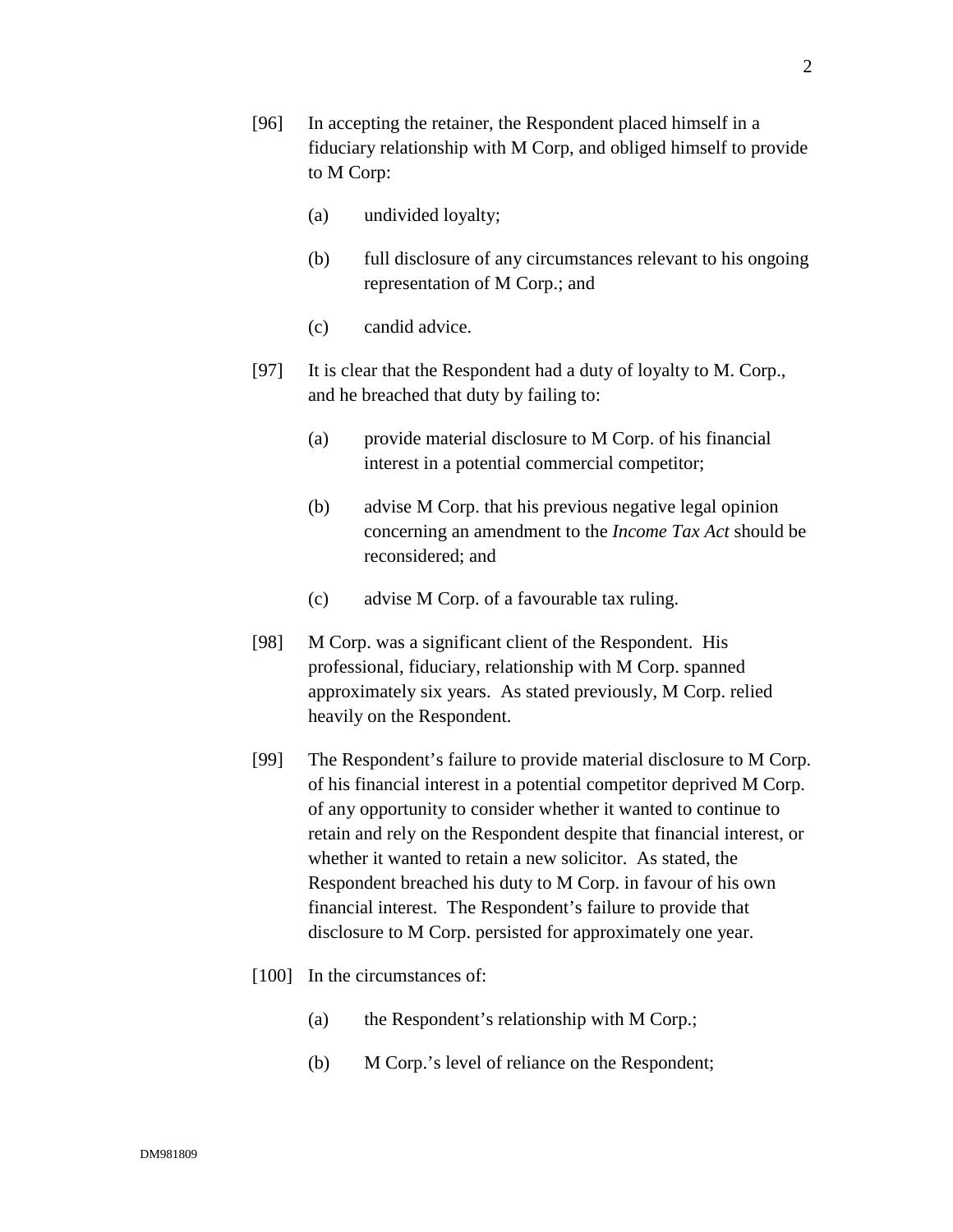- (c) M Corp.'s loss of an opportunity to make a properly informed decision as to whether or not it wished to continue to rely on the Respondent;
- (d) the Respondent's favouring his own financial interest over his duty to M Corp.; and
- (e) the length of time during which the Respondent failed to make appropriate disclosure to M Corp.,

the Respondent's failure to provide material disclosure to M Corp. of his interest in a potential competitor, as set out in allegation 2(i) of the citation, constitutes professional misconduct.

- [101] The Respondent's failure to advise M Corp. that his previous negative legal opinion concerning an amendment to the *Income Tax Act* negatively impacted M Corp.'s opportunity to consider reentering into the tax-assisted film production business in a timely way. The prospects of the venture in which the Respondent was involved initially appeared to have a small chance of success. However, over time, the venture's prospects improved, and eventually its success was certain. It is reasonable to infer that the Respondent, but for his interest in S Corp., would have advised M Corp. that his earlier opinion needed to be reconsidered. The Respondent's failure to advise M Corp. to revisit his earlier advice took place over a period of time, when:
	- (a) M Corp. had an ongoing retainer agreement with the Respondent, and continued to look to him for advice on tax-assisted business opportunities; and
	- (b) the Respondent had a direct financial interest in keeping M Corp. out of the tax-assisted film production business.
- [102] In the circumstances, including:
	- (a) the Respondent's relationship with M Corp.;
	- (b) M Corp.'s ongoing retainer of the Respondent for advice on matters related to the opinion he should have advised M Corp. to reconsider;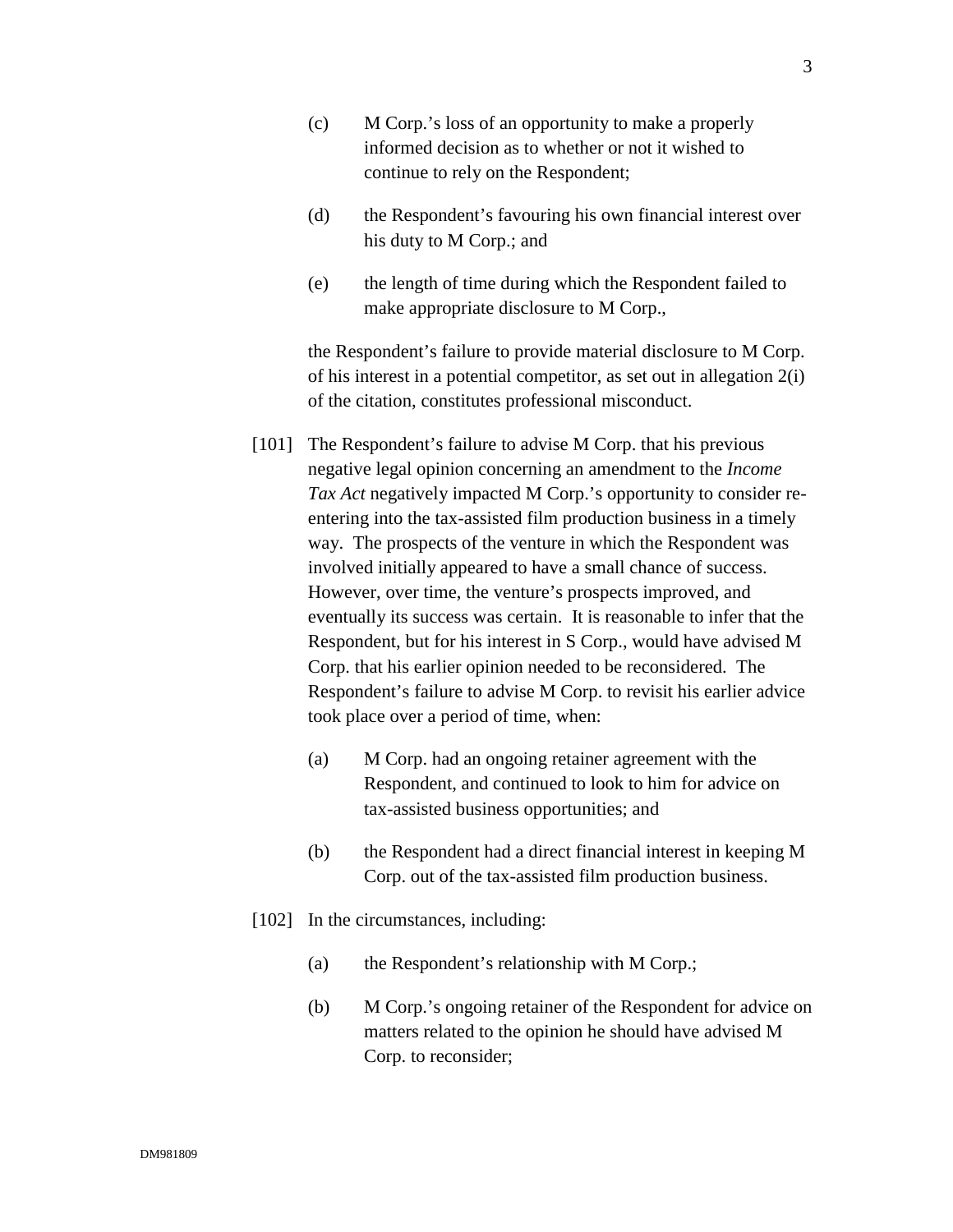- (c) the impact of the Respondent's conduct on M Corp.'s opportunity to re-enter the tax-assisted film production business in a timely way;
- (d) the significant period of time during which the Respondent knew or ought to have known his previous opinion needed to be reconsidered; and
- (e) the Respondent's favouring his own financial interest in keeping M Corp. out of the tax-assisted films production business,

the Respondent's failure to advise M Corp. that his previous negative legal opinion concerning an amendment to the *Income Tax Act* should be reconsidered, as set out in allegation 2(ii) of the citation, constitutes professional misconduct.

- [103] The Respondent's failure to advise M Corp. of the favourable tax ruling negatively impacted M Corp.'s opportunity to re-enter the tax-assisted film production business. On the evidence, a competitor of S Corp. heard of the Advance Tax Ruling within two days of its being released, and within approximately four to five months had obtained its own ruling and began marketing its syndication. As stated previously, it was in the Respondent's financial interest to keep knowledge of the favourable tax ruling from M Corp., in direct conflict with his retainer to provide tax advice to M Corp.
- [104] In the circumstances, including:
	- (a) the Respondent's relationship with M Corp.;
	- (b) M Corp.'s ongoing retainer of the Respondent;
	- (c) the impact of the Respondent's conduct on M Corp.'s opportunity to re-enter the tax-assisted film production business; and
	- (d) the Respondent's favouring his own financial interest in keeping M Corp. out of the tax-assisted film production business,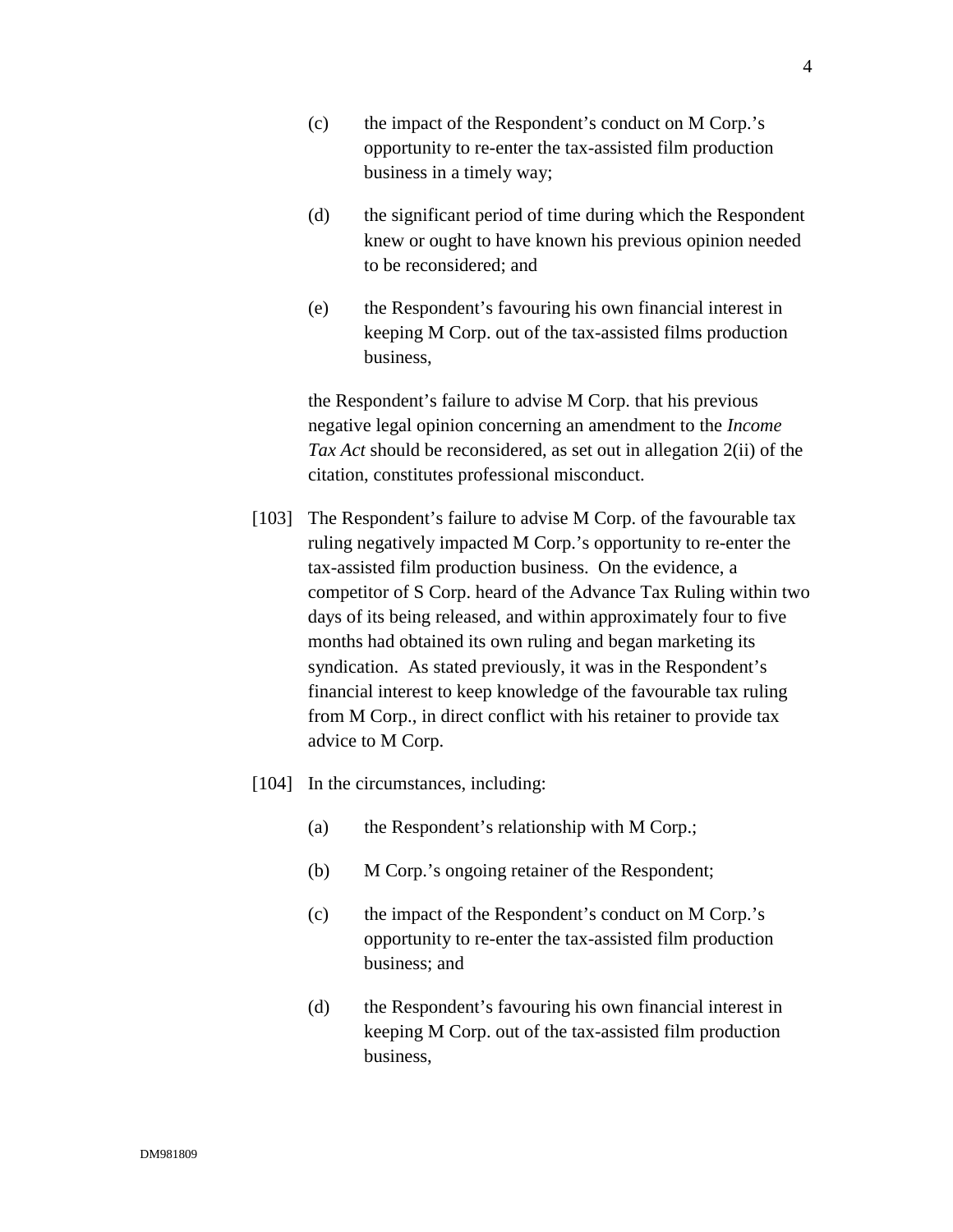the Respondent's failure to advise M Corp. of the favourable tax ruling, as set out in allegation 2(iii) of the citation, constitutes professional misconduct.

## **JURISDICTION**

- [3] Before providing our reasons with respect to the appropriate discipline given our findings set out above, we deal with our jurisdiction. The Respondent is a former member of the Law Society. He has not been a member since 2008 as a result of not paying his annual fees.
- [4] Section 38(4)(b)(v) of the *Legal Profession Act* provides that a hearing panel has the jurisdiction to make a finding of professional misconduct against a former member if the conduct of the former member, if he or she had been a member, constituted professional misconduct. Having made that finding as we have set out above, we must now impose one of the disciplinary actions set out in Section 38(5).
- [5] One might ask what is to be gained by imposing discipline on a person who has not been a member since 2008 and with respect to matters that occurred in the last century. Having made the findings set out above, we have the obligation to determine what the appropriate sanction is for those actions. In doing so, we provide a message to the public that the Law Society takes seriously the misconduct of its members and that the fact that the person involved is no longer a member is not a way of escaping the scrutiny of the Law Society. In addition, it is a way of advising the profession of the Law Society's view of the action that might be imposed for similar misconduct. See also *Law Society of BC v. Power*, 2009 LSBC 23.
- [6] More specifically, in this instance the misconduct of the Respondent involved a significant disregard of his obligations flowing from the duty of loyalty. As the Supreme Court of Canada has said in paragraph 12 of *R. v. Neil*, 2002 SCC 70, [2002] 3 SCR 631:

... the duty of loyalty — is with us still. It endures because it is essential to the integrity of the administration of justice and it is of high public importance that public confidence in that integrity be maintained: *MacDonald Estate v. Martin*, [1990] 3 SCR 1235, 1990 CanLII 32, at pp. 1243 and 1265, and *Tanny v. Gurman*, [1994] RDJ 10 (Que. CA)."

This extract from *Neil* further illustrates the need to deal with discipline in the circumstances of this matter.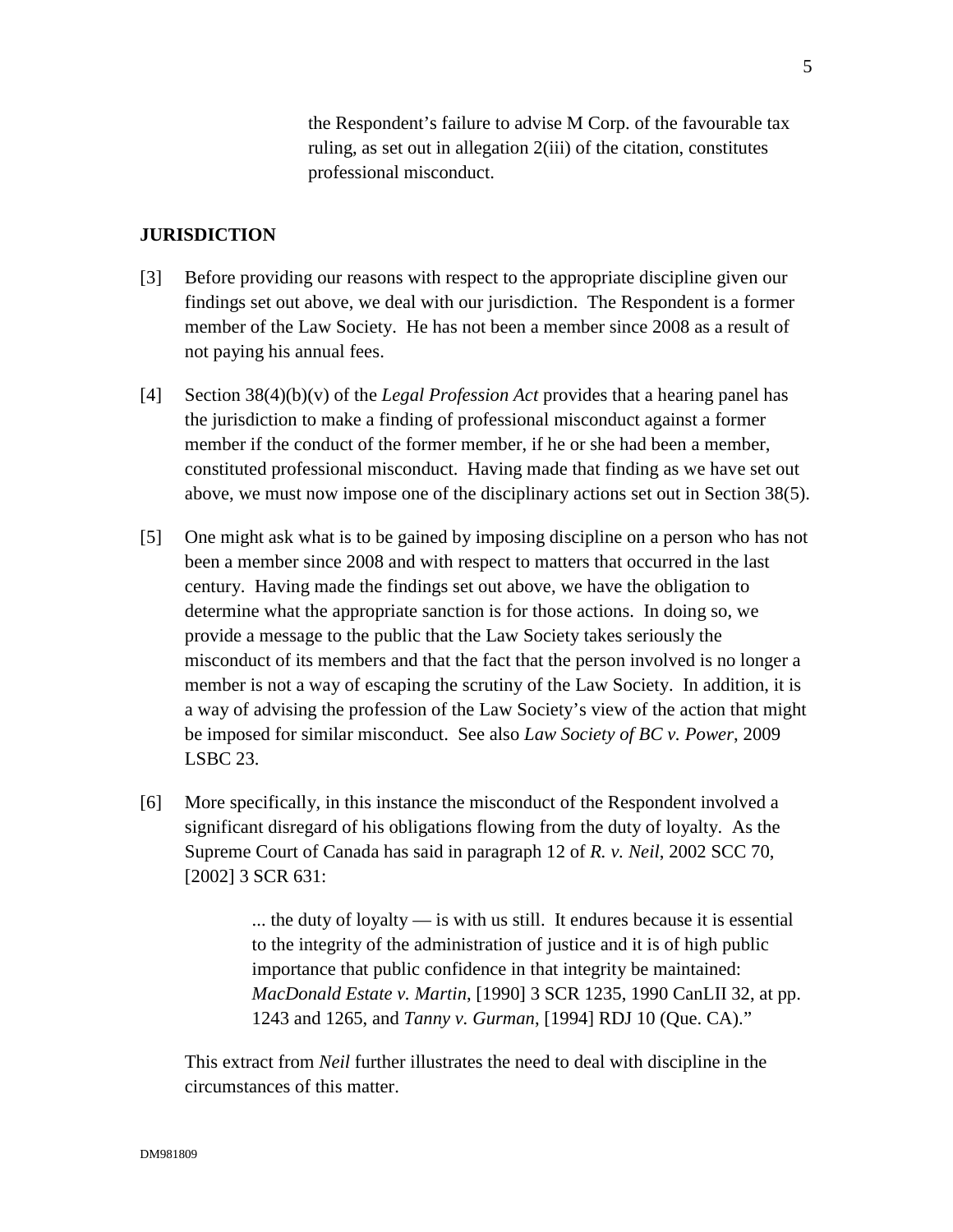## **DISCIPLINARY ACTION**

## **The position of the parties**

- [7] We now give our reasons with respect to what we consider to be the appropriate disciplinary action given our findings of professional misconduct.
- [8] The Law Society submitted that the appropriate disciplinary action is a lengthy suspension of five to six months. In argument it placed emphasis on the Law Society's obligations under section 3 of the *Legal Profession Act* to uphold and protect the public interest in the administration of justice, including the need to maintain high professional standards with respect to important values of client loyalty and integrity, which is key to supporting the public confidence in the profession. In addition, the Law Society references the non-exhaustive list of factors set out in *Law Society of BC v. Ogilvie*, [1999] LSBC 17, used in determining the appropriate disciplinary action.
- [9] In response, the Respondent submitted that, as our conclusion of professional misconduct is based on our finding that the Respondent's retainer with M Corp. involved providing ongoing advice to M Corp. with respect to tax assisted business opportunities, the disciplinary action should simply consist of a reprimand. That submission is based on the argument that the trial judge and four judges of the Supreme Court of Canada reached a different conclusion with respect to the scope of the retainer and that, as a result, it can be said that it was not obvious that the Respondent was in a conflict situation. The Respondent argues that he did not, as a result, flagrantly disregard his ethical duties to M Corp. In addition the Respondent argues that public interest does not require a substantial suspension. The Respondent also reviews the *Ogilvie* factors in support of the submission that a reprimand is appropriate in the circumstances.
- [10] In addition, the Law Society seeks an order for costs and disbursements in the amount of \$57,947.95 on the basis that the matter was of more than ordinary difficulty. That order is opposed by the Respondent. The Respondent argues that each party should bear its own costs or that, as the matter was of ordinary difficulty, the cost should be substantially reduced.

#### **Respondent's retainer**

[11] We turn first to the Respondent's submission the trial judge and four judges of the Supreme Court of Canada reached the conclusion that the Respondent's retainer did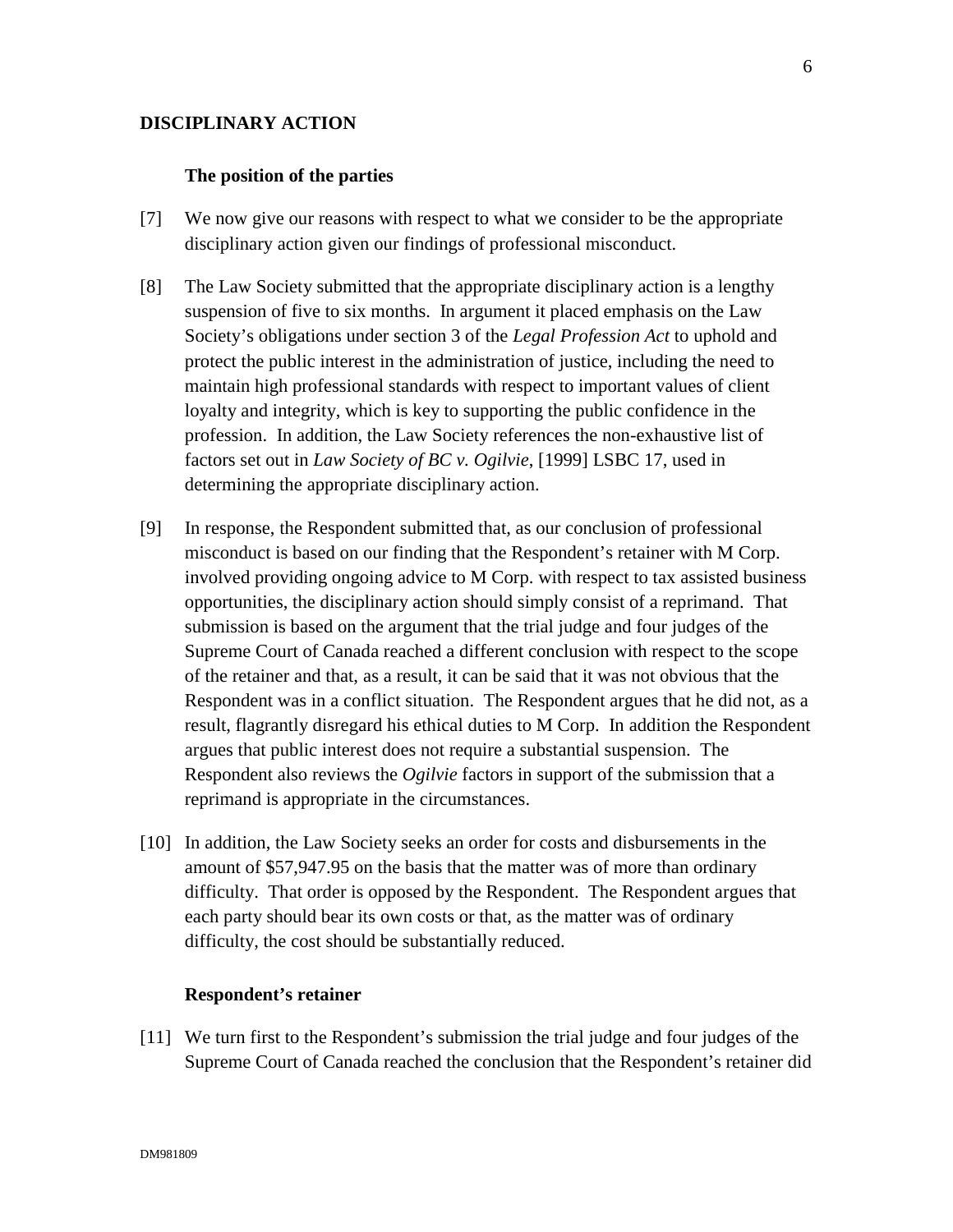not involve providing ongoing advice to M Corp. with respect to tax assisted business opportunities. We do not agree with that submission.

[12] We do agree that the trial judge, Mr. Justice Lowry, as he then was, concluded that the retainer did not involve the provision of ongoing advice with respect to tax assisted business opportunities. See paragraphs 102, 106 to 108 and 117 of the reasons for judgment in *3464920 Canada Inc. v. Strother*, 2002 BCSC 1179, [2002] BCJ No. 1982. However, in our view the dissent in *Strother v. 346920 Canada Inc.*, 2007 SCC 24, [2007] 2 SCR 177, does not reach the same conclusion. Instead it concludes that the findings of fact by the trial judge with respect to the scope of the retainer should not be interfered with. See paragraphs 119 and 134 of the dissent in particular. It is clear from reading those paragraphs that the minority was not prepared to interfere with the findings of fact of the trial judge. There was no analysis of the scope of the retainer, let alone an independent finding, that the retainer did not involve an ongoing obligation to M. Corp. to provide advice with respect to tax assisted business opportunities. The conclusion we reached on the evidence before us was that the retainer did involve that ongoing obligation.

### **The** *Ogilvie* **factors**

[13] We now turn to the assessment of the *Ogilvie* factors. The list of factors in *Ogilvie* is not exhaustive, and not every factor is appropriate in every case. Some factors may be given more weight in particular circumstances than in other circumstances.

#### **The nature and gravity of the conduct proven**

[14] The Respondent argues that the he did not flagrantly disregard his ethical duties. We do not agree. In the Facts and Determination decision we did an extensive review of the submission of the Respondent that the Supreme Court of Canada changed the law in *Neil* and in his own case. (See paragraphs [48] to [82] of the Facts and Determination decision). In paragraph [75] we stated:

> All of the decisions reviewed above were decided before 1998 and consistently emphasized the fiduciary nature of the relationship between a client and a lawyer, the need for openness with a client and the need to avoid putting oneself in a position of conflict with a client. The Respondent failed in this regard.

For the reasons set out above, we do not agree that both the trial judge and four judges of the Supreme Court of Canada were of the view that the Respondent's retainer did not involve the provision of tax-assisted advice to M Corp. In our view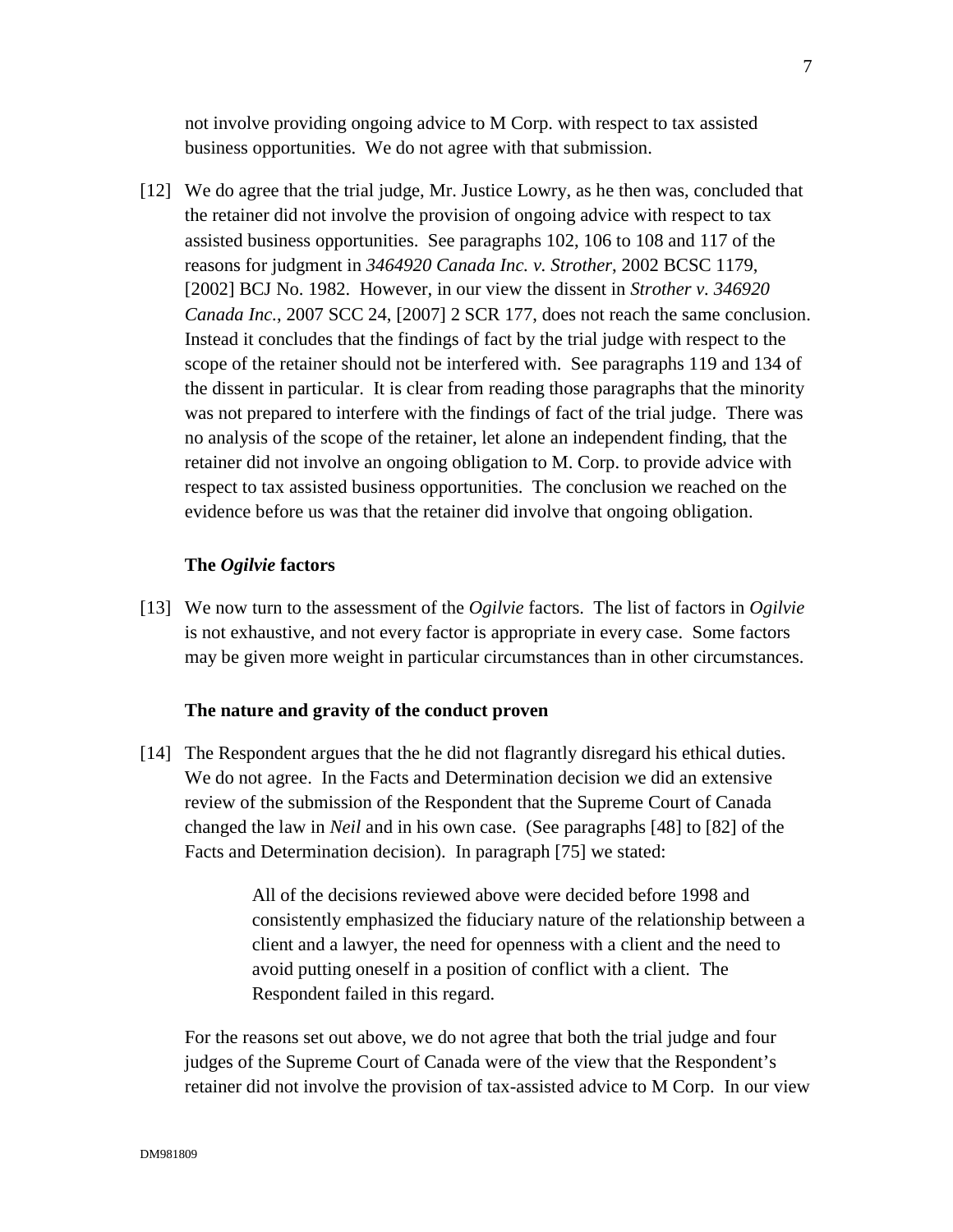the Respondent favoured his own personal financial interest over the interest of his client M Corp. contrary to his fiduciary obligations. This factor leads to the conclusion that a significant disciplinary action should be imposed.

## **The age and experience of the Respondent**

[15] The Respondent was a very experienced expert in his field, having practised for over 20 years. This factor also leads to the conclusion that a significant disciplinary action should be imposed.

#### **The previous character of the Respondent, including details of prior discipline**

[16] The Respondent had no prior discipline record and had practised for over 20 years as an acknowledged leader in his field. This factor supports a conclusion of limited discipline.

#### **The impact upon the victim**

[17] The trial judge concluded that M Corp. was not likely to have been in a position of re-entering the tax shelter business in 1998. See paragraphs 178 to 187 of the trial decision found in *3464920 Canada Inc. v. Strother*. This factor supports a conclusion of limited discipline.

#### **The advantage gained, or to be gained, by the Respondent**

[18] The Respondent submitted that he gained no advantage by continuing to represent M Corp. He says that, if he had ceased acting for M Corp., his financial advantage would have been the same. On the other hand, he could equally have refused to act for S Corp. Instead, he was financially motivated to act for S Corp., which led to his breach of his fiduciary obligations. As the Law Society submitted, this led to "keeping M Corp. in the dark" for as long as possible, which in fact he did. As we concluded in paragraph 42 of our decision on Facts and Determination, he did so "for the purpose of advancing his own financial interest in preference to M Corp.'s." This factor leads to the conclusion that a significant disciplinary action should be imposed.

#### **The number of times the offending conduct occurred**

[19] The Respondent submits that there is no pattern of misconduct or repeated conduct. However, the conduct was not a single instance of not taking the correct steps with respect to M Corp. Instead, over a significant period of time, as a result of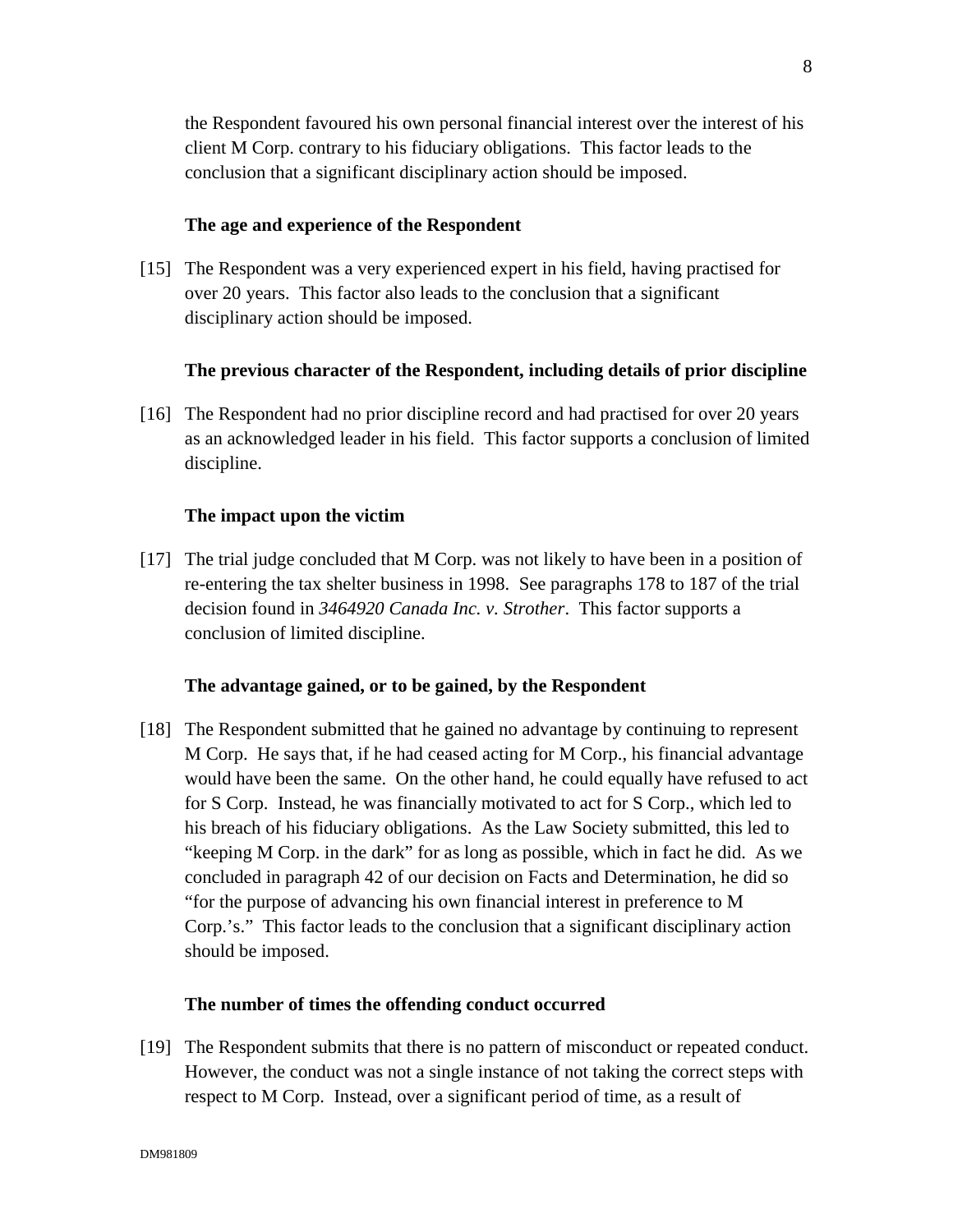preferring his own financial interest, the Respondent kept M Corp. "in the dark." This factor, in our view, also leads to the conclusion that a significant disciplinary action should be imposed.

# **Acknowledgement of the misconduct, steps taken to redress the wrong and the possibility of remediating or rehabilitating the Respondent**

[20] We have considered the two factors of the acknowledgement of the misconduct and the potential of rehabilitation together. That is because, as the Law Society submitted, both involve a question of whether or not the Respondent appreciates the significance of his actions. The Respondent submitted that there are a number of factors that support the proposition that the disciplinary action sought by the Law Society is excessive. These include: the concession in this proceeding that the factual allegations in count 2 of the citation were correct, his acceptance of the finding of the Supreme Court of Canada and the fact that the Respondent cooperated with the Law Society and sought to streamline the proceedings. However, the Respondent has not acknowledged that the misconduct included the financial interest that he took in S Corp. The Respondent maintained during the course of the hearing that he had no financial interest until it was approved by Davis  $\&$  Co. We found that the Respondent had a contingent financial interest as of January 1998 and kept that interest until he left Davis & Co. as of March 31 1999. (See paragraph 39 and 42 in the Facts and Determination decision). He breached his fiduciary duty to M Corp. as a result of that financial interest. His failure to acknowledge any misconduct in this regard also leads to the conclusion that rehabilitation is not a factor under the circumstances. In any event, the Respondent is no longer a practising lawyer and has no intention of returning to practice. The fact that the Respondent ceased to be a member of the Law Society is, in our view, a neutral fact under this heading, but the failure to acknowledge his financial interest and the impact of that on his failure to meet his fiduciary obligations to M Corp. leads to the conclusion that a significant disciplinary action should be imposed.

### **The impact on the Respondent of criminal or other actions and penalties**

[21] The Respondent submits that the litigation that the Respondent was party to weighs against a significant disciplinary action in that the litigation took years, involved millions of dollars in legal fees and resulted in a significant damage award against him. However, as the Law Society points out, the Respondent enjoyed profits from S Corp. in the amount of approximately \$32 million against a damage award of approximately \$1 million, which is significantly smaller than the financial gain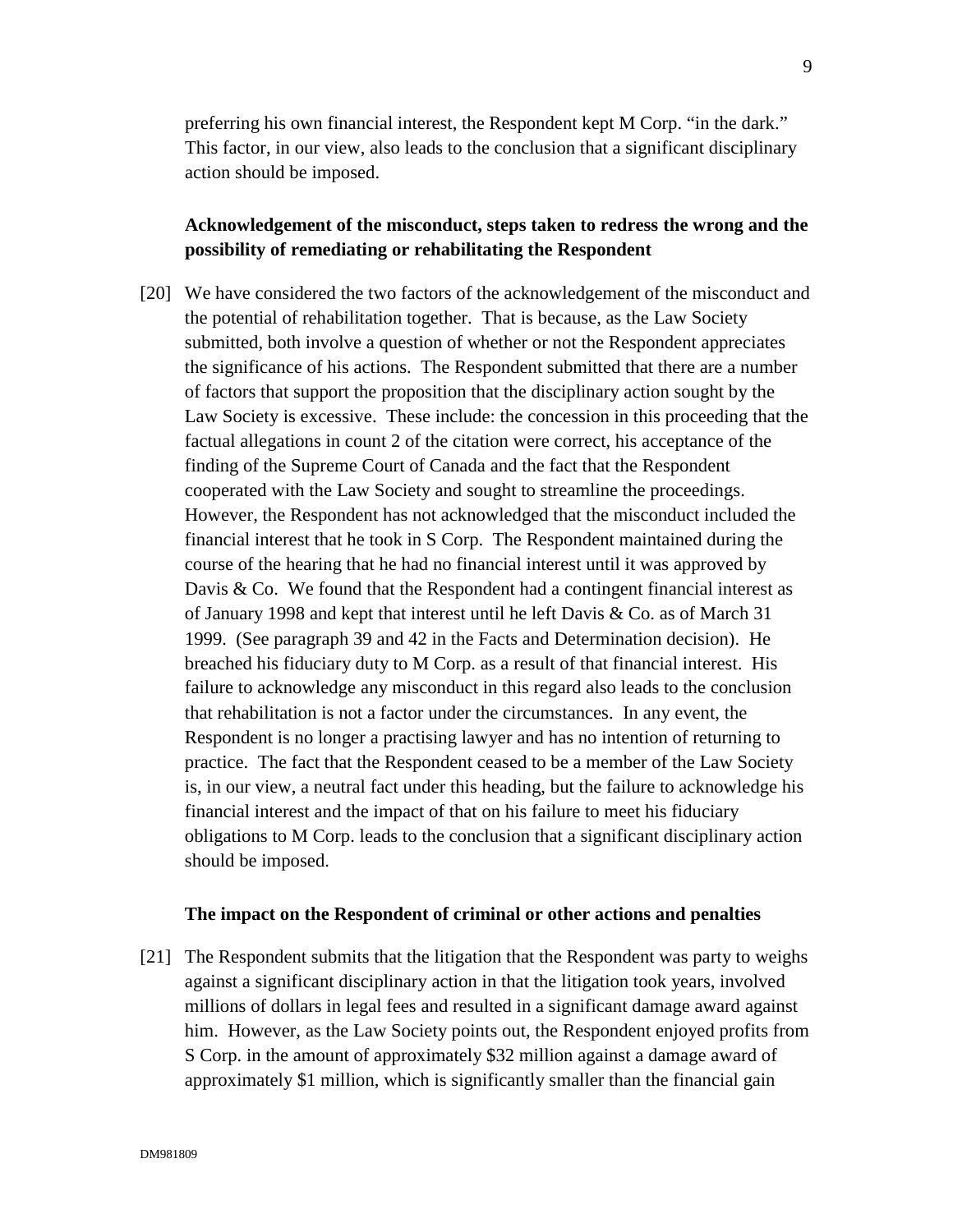related to his misconduct. This would tend to support the imposition of a more significant disciplinary action.

# **The impact of the proposed disciplinary action on the Respondent**

[22] The Respondent is no longer a lawyer and, in the circumstances, it does not appear likely he will return to the profession. The proposed discipline is likely a neutral event in that he will not be suspended from practice as he is no longer practising and does not intend to return to practice. A suspension though can be a reflection on the significance of his misconduct.

# **The need for specific and general deterrence**

[23] The Respondent submits that there is no need for specific deterrence as more than 15 years have passed since the events of 1997 to 1999, the Respondent has not practised since that time, has not been a member of the Law Society for the past eight years and has no intention of returning to practice. We agree with that submission. However, we do not agree with the Respondent's submission that, in view of the Court of Appeal and Supreme Court of Canada decisions, there is no need for a significant action as a general deterrence. The profession and the public should know the view of the Law Society with respect to actions of the sort the Respondent engaged in.

## **The need to ensure the public's confidence in the integrity of the profession**

[24] The Respondent submits that a reprimand and a decision advising and cautioning lawyers in similar circumstances are sufficient to ensure the public's confidence. We do not agree with that submission. As Mr. Justice Binnie stated in paragraph 12 of *Neil*, "it is of high public importance that public confidence in" the integrity of the administration of justice be maintained. A simple reprimand in our view does not achieve that result. Having found that the Respondent engaged in a significant breach of his fiduciary obligations, it is necessary to impose significant disciplinary action appropriate for the breach.

## **The range of discipline imposed in similar circumstances**

[25] We were referred to a number cases by both parties. The Respondent submitted that the cases relied on by the Law Society could be distinguished in general on the basis that, in this case, the Respondent's failure flowed from an honest but mistaken belief in the scope of the retainer. We do not agree with that submission. As we have found, the Respondent engaged in his conduct as a result of taking a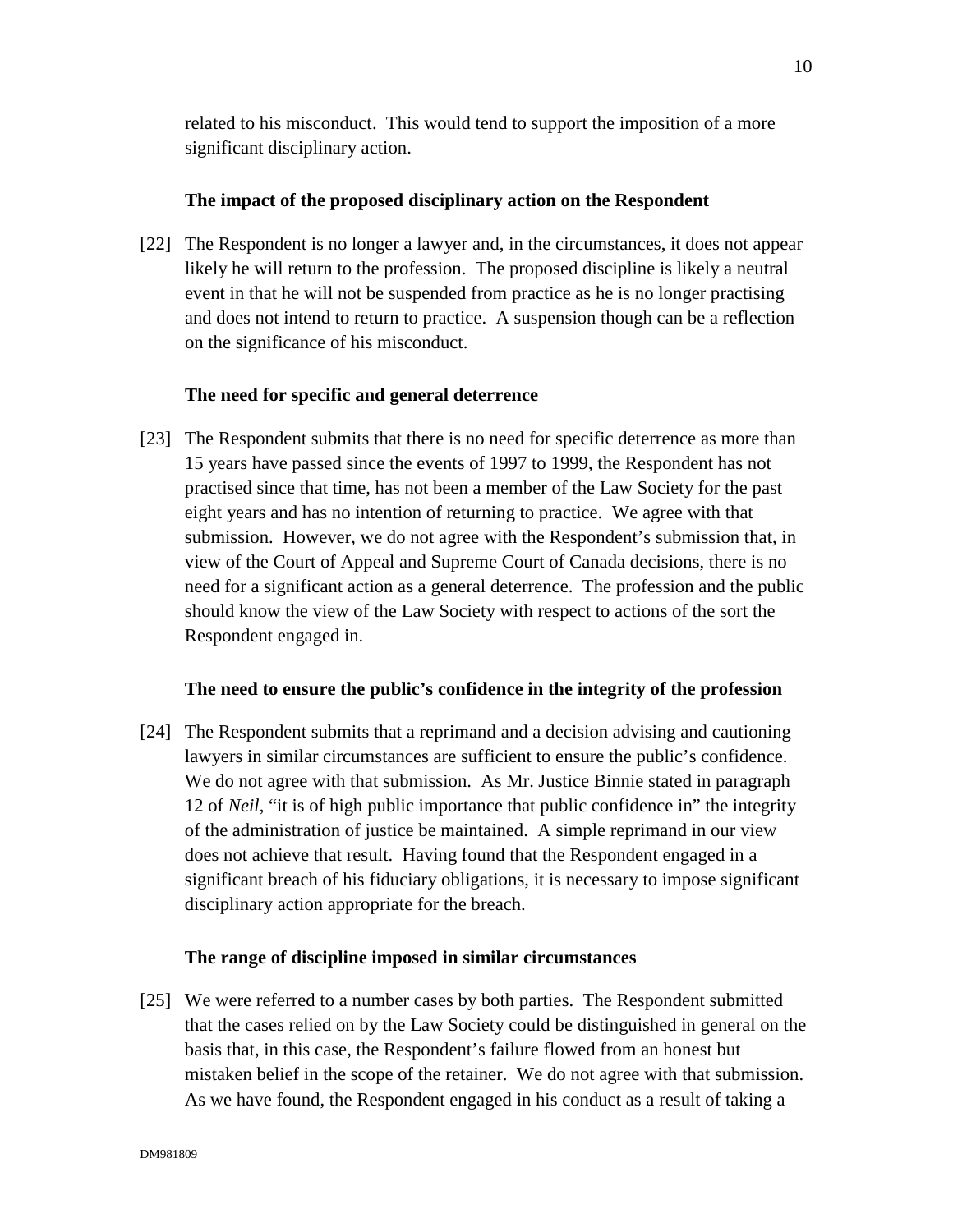personal financial interest in S Corp., which led to his failure to comply with his fiduciary obligations.

- [26] It was also argued that the cases relied on by the Law Society could be distinguished on the basis that none of those cases involved lengthy civil litigation culminating in a decision of the Supreme Court of Canada commenting negatively on the Respondent's conduct. Clearly that is an accurate submission. However, in our view it is also necessary for the Law Society, given its responsibilities under Section 3 of the *Legal Profession Act*, to express its view of the significance of the professional misconduct the Respondent engaged in. Section 3 obligates the Law Society to "uphold and protect the public interest in the administration of justice." In our view that obligation requires the Law Society, and in particular this Panel, to indicate clearly its view of the significance of the professional misconduct of the Respondent. That will not be done if we defer to the results of the civil litigation. As Chief Justice McLachlin said in *Canadian National Railway Co. v. McKercher LLP*, 2013 SCC 39, [2013] 2 SCR 649:
	- [16] Both the courts and law societies are involved in resolving issues relating to conflicts of interest — the courts from the perspective of the proper administration of justice, the law societies from the perspective of good governance of the profession: see *R. v. Cunningham*, 2010 SCC 10, [2010] 1 SCR 331. In exercising their respective powers, each may properly have regard for the other's views. Yet each must discharge its unique role.
- [27] Instead, in discharging our role, we must impose discipline that the professional misconduct of the Respondent requires. As the panel in *Power* stated in paragraph 46: "When imposing a penalty appropriate to the circumstances, a panel sends an important message to lawyers as well as to the public that such conduct is deserving of that kind of penalty." In imposing appropriate disciplinary action, we are discharging the Law Society's responsibility to the public with respect to the administration of justice.
- [28] The Law Society, on the other hand, submitted that the appropriate disciplinary action in the circumstances is a suspension of five or six months. In its submission, such a suspension sends a strong message of deterrence and reinforces the public respect for and trust in the profession. We agree that reinforcing the respect for the administration of justice, which includes the high standards of the legal profession, is of paramount importance (see paragraphs 50 to 52 of our decision on Facts and Determination).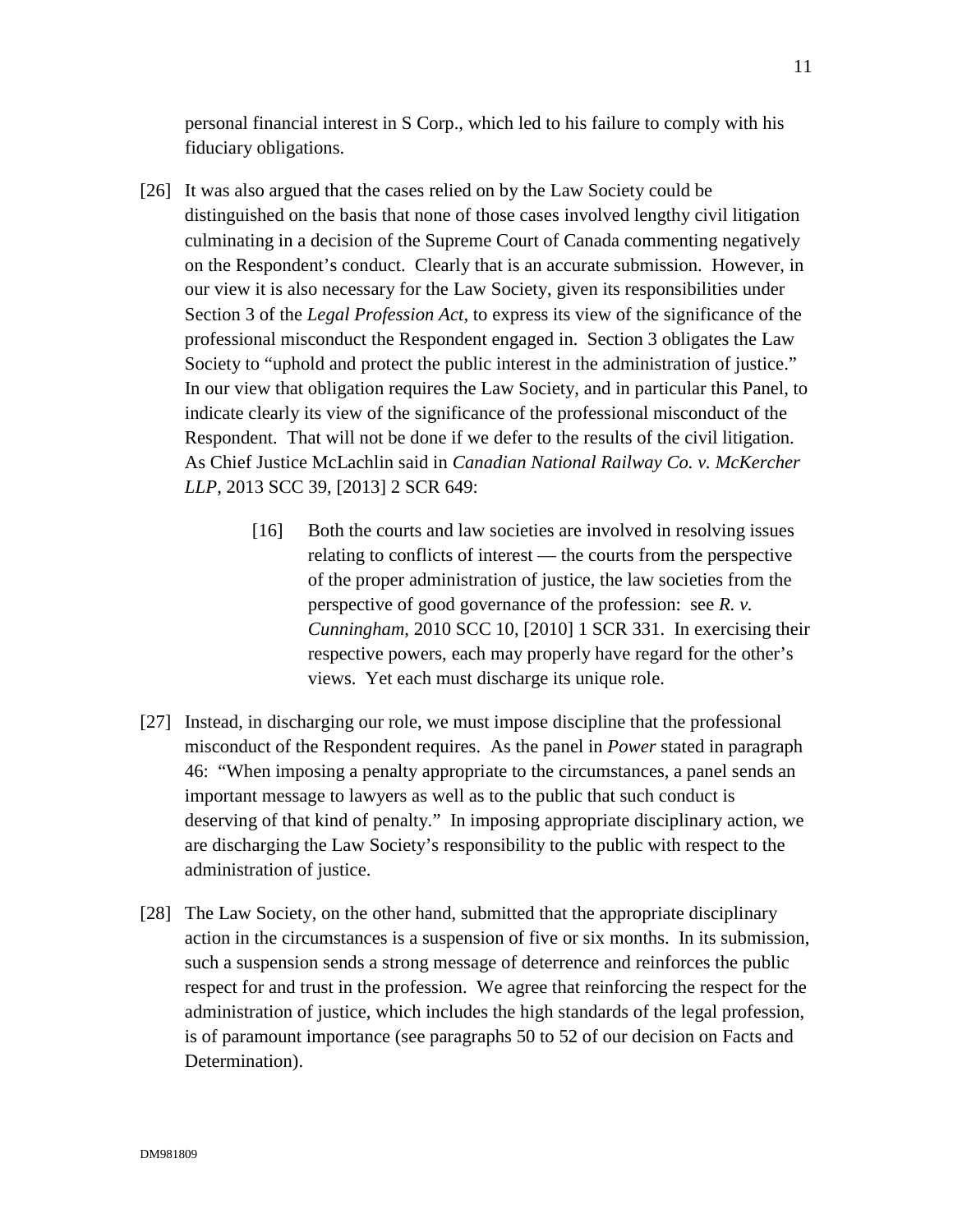[29] We have reviewed the cases provided by counsel for the Law Society on disciplinary action as well as the submissions of counsel for the Respondent with respect to the Law Society cases. The Respondent's submissions identify how the facts in the Law Society's cases differ from the facts before us. No two cases are the same. In addition, the Respondent's submissions clearly identify that the disciplinary action sought by the Law Society of five to six months is on the high side of penalties imposed in Canada where a lawyer is suspended for acting in a conflict situation. However, given the actions of the Respondent as outlined in our decision on Facts and Determination, we have concluded that the appropriate discipline in all the circumstances is a lengthy suspension.

## **CONCLUSION ON DISCIPLINARY ACTION**

- [30] A review of the *Ogilvie* factors has led us to the conclusion that a significant suspension should be imposed. That conclusion was also reached as a result of our view that the Law Society, given its obligation to protect the public interest in the administration of justice, needs to express its view to the public and the profession concerning actions of the sort the Respondent engaged in. This will assist in ensuring the public's perception of the integrity of the profession is maintained. As was expressed in *McDonald Estate v. Martin*, respect for the integrity of the administration of justice is of paramount importance. (See paragraphs 50 to52 of the Decision on Facts and Determination). As a result we have concluded that a suspension of five months is appropriate.
- [31] It is so ordered. Since the Respondent will not require time to put a law practice in order before a suspension begins, the order is effective on the day after this decision is issued.

### **COSTS**

[32] Costs of these proceedings are in issue. Counsel for the Law Society submits these proceedings were difficult and complex. Law Society counsel submits that costs should be calculated according to the tariff for Hearing and Review Costs, Schedule 4 of the Law Society Rules. Counsel for the Respondent submits that this was a matter of ordinary difficulty, but was protracted because of the Law Society's conduct, over-reaching and failing or refusing to clarify its allegations against the Respondent. Respondent's counsel submits that the Law Society and the Respondent should each bear their own costs, or in the alternative, share costs. Respondent's counsel also takes issue with several specific items of costs and disbursements claimed by the Law Society.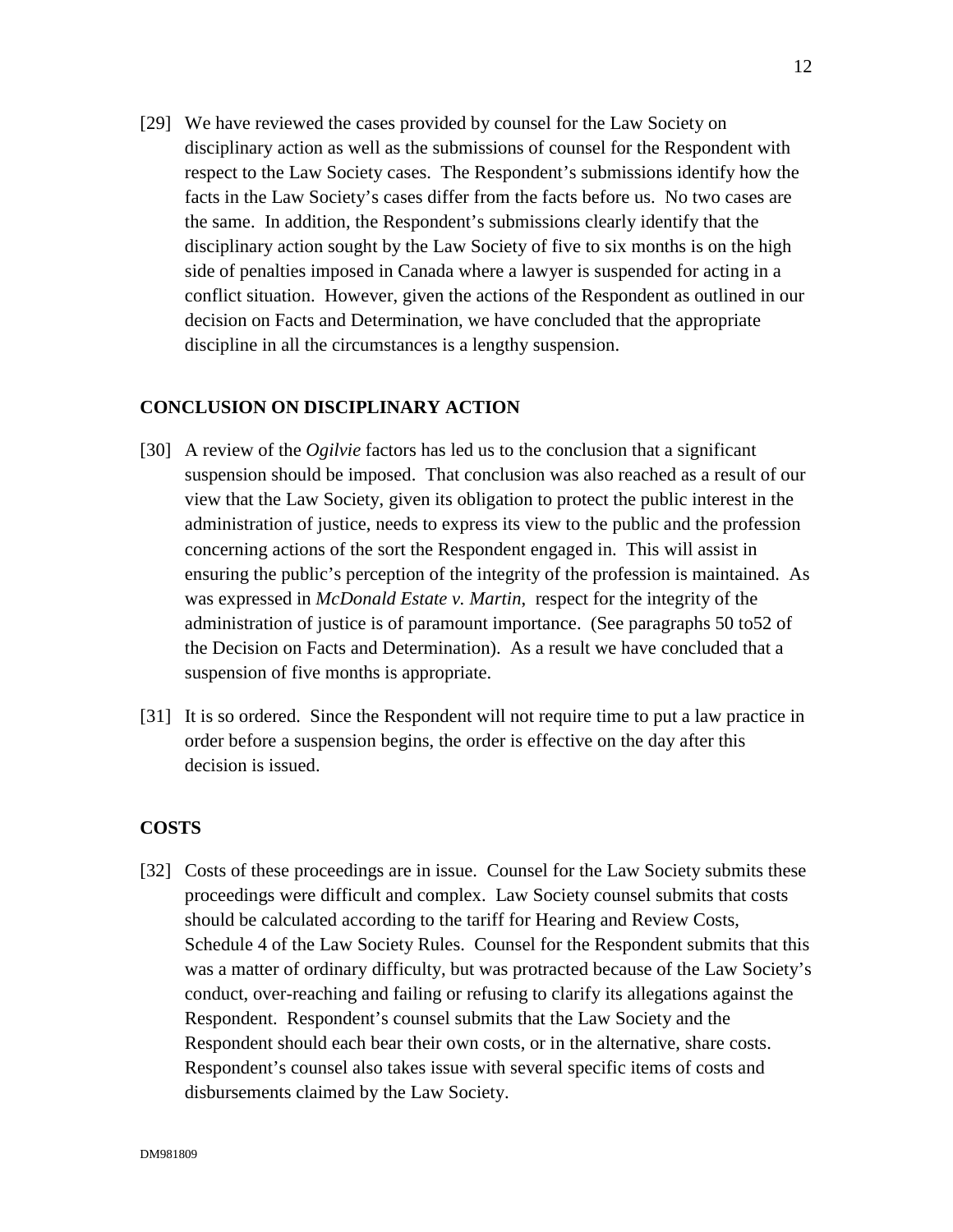- [34] The Respondent was a party to lengthy civil proceedings that required a trial in the British Columbia Supreme Court, and appeals to the British Columbia Court of Appeal and the Supreme Court of Canada.
- [35] Before the hearing of the matter on its merits began, counsel and this Panel engaged in two pre-hearing conferences, opening submissions, and three contested applications.
- [36] The first of the contested applications this Panel dealt with was brought by the Respondent. The application was brought by way of written submissions from counsel. The Respondent sought an order limiting the evidence to be relied upon by the Law Society in the hearing. The Respondent, through counsel, argued that allowing the Law Society to introduce new evidence, aside from the evidence put before the Supreme Court of British Columbia at the trial of the civil action, would amount to an abuse of process. At that stage, we declined to make an order limiting the evidence the Law Society could call. We determined that issues of relevance could better be addressed at the hearing of the citation. Our decision in respect of that application is indexed as *Law Society of BC v. Strother*, 2012 LSBC 01.
- [37] The second application brought by the Respondent sought the striking of the first allegation in the citation. Again, the application was brought by written submissions from counsel. We determined that Chapter 7, Rule 1(a) of the *Professional Conduct Handbook* did not create an "absolute prohibition" against the lawyer contracting with a client. We also determined that Chapter 7, Rule  $1(a)$ does not apply to protect the interests of M Corp. in this case. Accordingly, we dismissed allegation 1 of the citation. Our decision in respect of that application is indexed as *Law Society of BC v. Strother*, 2012 LSBC 14.
- [38] As a consequence of the dismissal of the first allegation in the citation, the Law Society brought an application to amend the citation, or in the alternative, adjourn the hearing of the citation. The Law Society sought to amend to include allegations of fact that had been contained in allegation 1 of the citation, so that the remaining allegation could stand alone in a meaningful way. The Respondent, through counsel, argued against the amendment, on two grounds. First, he argued the amendment sought to reintroduce an allegation that was the subject of allegation 1, which had been dismissed. Second, he argued that, because the hearing of the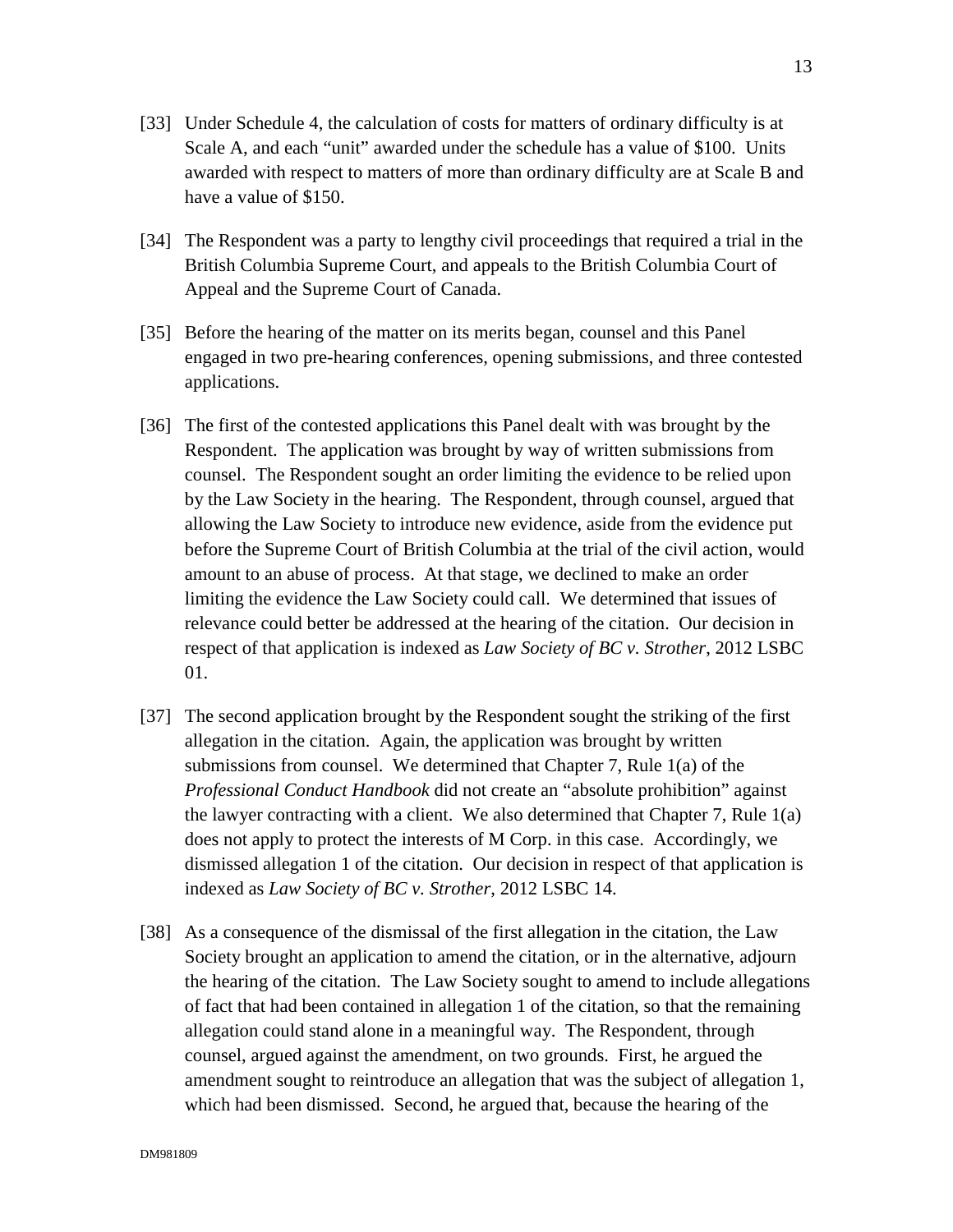citation had already commenced, the Panel did not have jurisdiction to order the amendment. We determined that the amendment sought did serve useful purposes, better defining the issues and allowing the remaining allegation to be read and understood on a stand-alone basis.

- [39] Our ruling respecting the dismissal of allegation 1 of the citation and our ruling respecting amendment of the citation were the subject of review applications brought by the Law Society and the Respondent respectively.
- [40] Ordinarily in discipline hearings, costs should follow the event. We are required by Rule 5-11(3) of the Law Society Rules to have regard for the tariff of costs in Schedule 4. Because the authorization of the citation in this matter predated the creation of the tariff of costs, and because of Rule 5-11(4), we have discretion to award no costs, or an amount other than the amount determined by application of the tariff.
- [41] The Law Society was successful in this proceeding overall, in that:
	- (a) the Respondent has been found by this Panel to have committed professional misconduct; and
	- (b) the disciplinary action imposed is in the range suggested by counsel for the Law Society.
- [42] The Law Society was also successful in respect of the Respondent's application to preclude the calling of new evidence, and in respect of the Law Society's application to amend the citation. The Respondent was successful in his application for dismissal of allegation 1 of the citation. The Law Society's application for review was put in abeyance, following a review panel's decision that the review could proceed. The Respondent's application for review of this Panel's decisions regarding amendment of the citation was dismissed by a review panel.
- [43] This matter has been one in which issues arose regarding the allegations contained in the citation itself, evidence in a general sense, jurisdiction, and the proper interpretation of a civil trial judgment, as well as two appeal judgments, have been thoroughly contested.
- [44] The Respondent, throughout this proceeding, conceded that he breached his duty to M Corp. by not advising M Corp. that his earlier advice needed to be revisited at some point. However, the Respondent could not say when that obligation arose. In addition, the Respondent maintained throughout the hearing that he retained no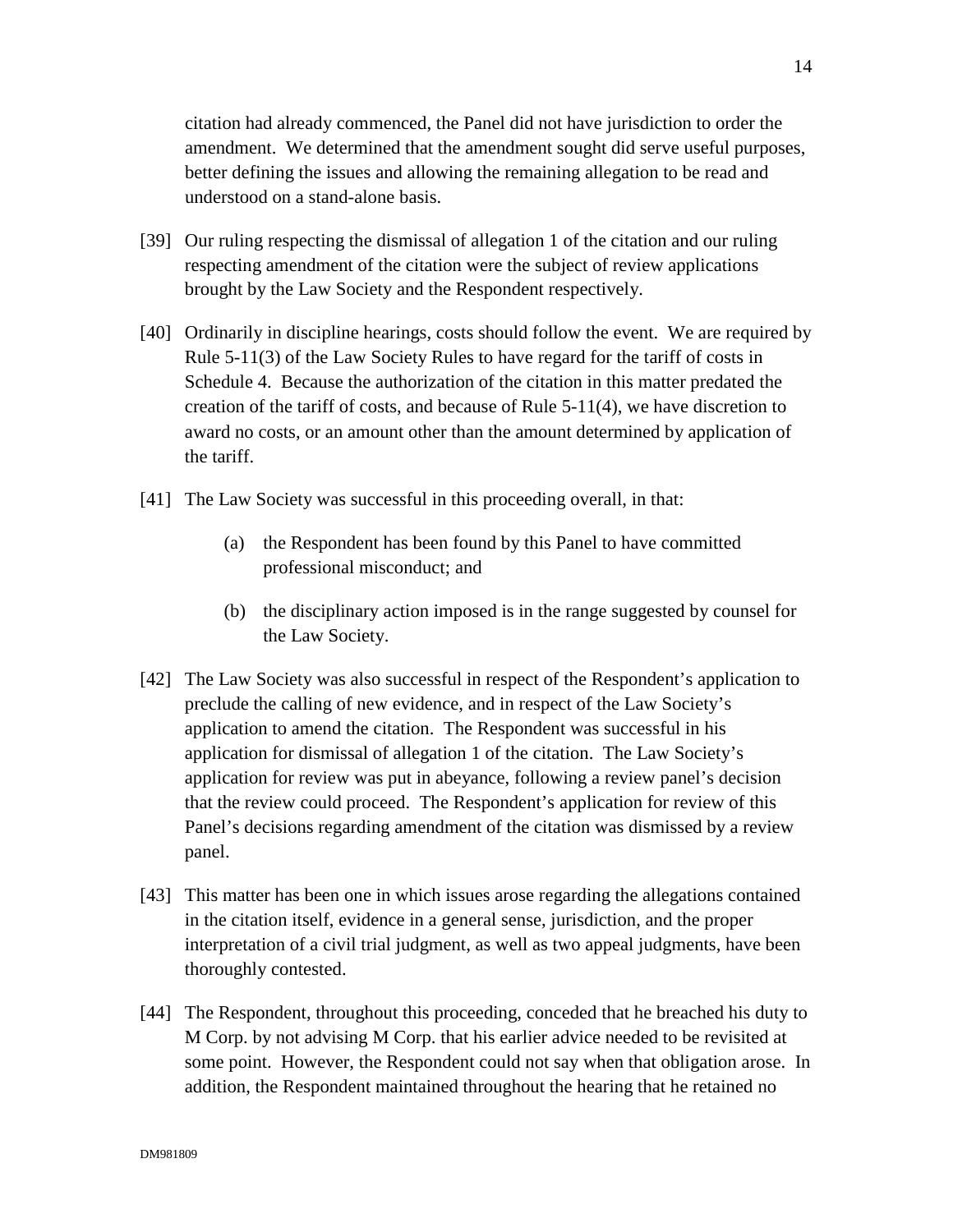interest in S Corp. between August 11, 1998, and March 31, 1999. As stated at paragraph 39 of our decision on Facts and Determination, we found that the Respondent had a contingent financial interest in S Corp. from January 30, 1998, onward, during a period when he owed M Corp. a duty of undivided loyalty. Despite the Respondent's admission, the subject matter of the Respondent's relationship with M Corp., and the circumstances giving rise to the Respondent's taking an interest in S Corp. are complex. This matter has been of more than ordinary difficulty and complexity. Accordingly, an award of costs at Scale B is appropriate, and we so order.

- [45] As we have stated, in discipline proceedings, costs should generally follow the event, and the Law Society was successful in this proceeding overall. Accordingly, we do not believe that a set-off or adjustment of costs is appropriate in relation to the Respondent's successful applications for dismissal of allegation 1 of the citation and for adjournment of the hearing of the citation. The parties will each bear their own costs in relation to those applications. Similarly, we do not believe an adjustment of costs in relation to the amendment of the citation is appropriate.
- [46] In reviewing the items identified by counsel for the Law Society in the draft bill of costs he submitted, we comment as follows in respect of the units claimed:

Item 1 – ten units is appropriate in light of the time and effort required to complete this matter

Units allowed – 10

Item 5 – the matter was adjourned, as a result of the Respondent's application, and we decline to award costs to the Law society in respect of the successful application of the Respondent

Units allowed  $= 0$ 

Item 6 – two pre-hearing conferences were held, and given the Law Society's success, we allow the claim

Units allowed  $-6$ 

Item 12 – the volume of evidence counsel was required to consider was large, even though only one witness was examined in the end

Units allowed – 10